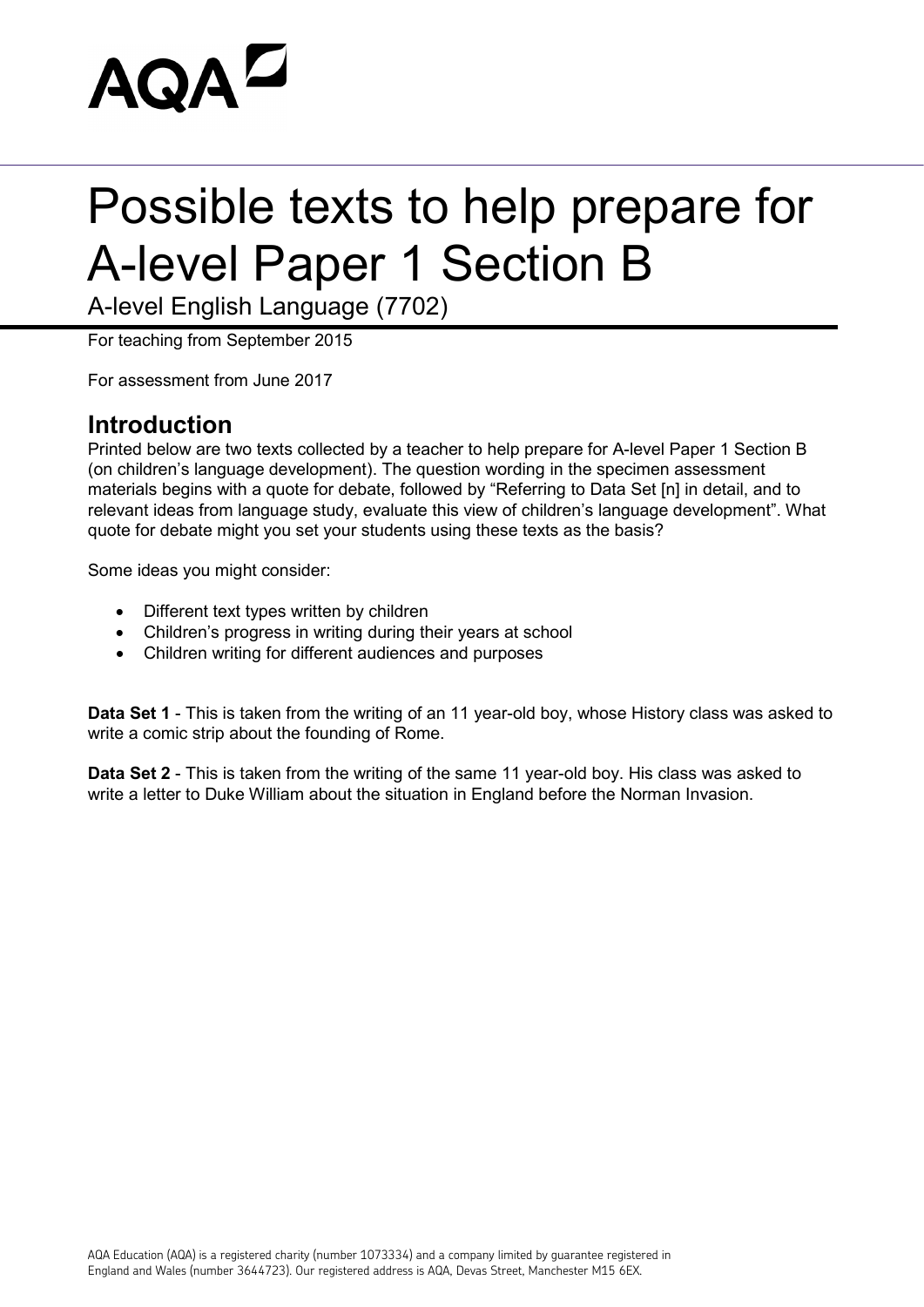# AQA

#### **Data Set 1**

### 1.1 Homework: Mythical Founding of Rome



 $ln a$ time before Christ, there was  $\cos\alpha$ ,  $1\sin\beta$ rued Ring Numitor, the Ring uchter Calified Bhea Silva she marie Mars.

**Transliteration:**

In a time before Christ, there was a city called Albo Longa. This city was was ruled by king Numitor, the king had a daughter called Rhea Silva, she married the god Mars.



Jogether they had Komulys and Bomas, Ring Nemitore for couns

Together they had two sons Romulus and Remus. King Numitor's brother decieded to kill Romulus and Remus. So he had them thrown in the river Tiber. Where they were later found by a she wolf.



| When Romylus and Rames grew up they were |  |  |  |
|------------------------------------------|--|--|--|
| told of the breacheres king Abouting     |  |  |  |
| (Munitors brother now king) they stormed |  |  |  |
| Albulonga and killed Amuline.            |  |  |  |

When Romulus and Remus grew up they were told of the treacherous King Amulius (Numitors brother now king) they stormed Alba Longa and killed Amulius.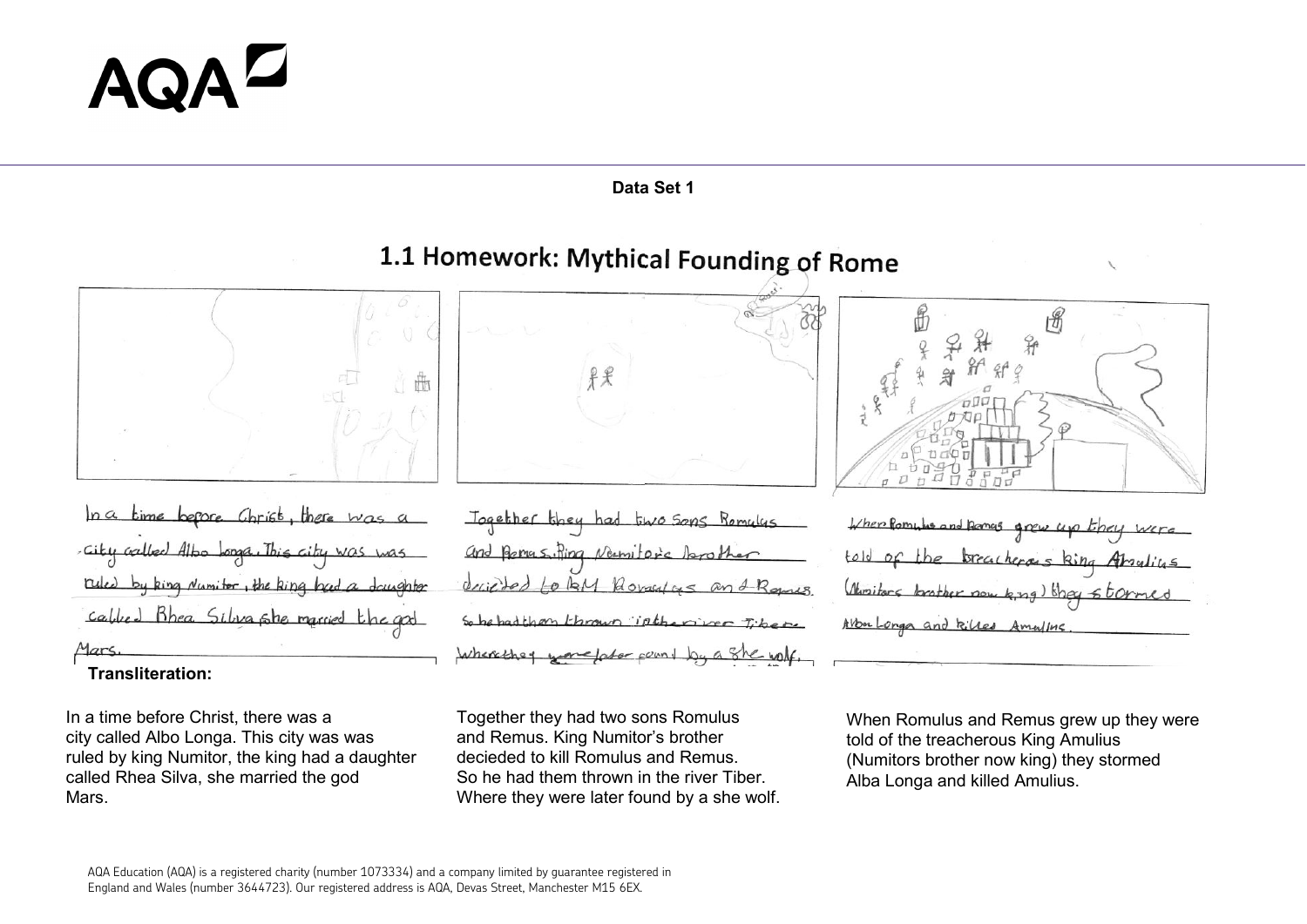# **AQA**

**Data Set 2**

The Battle Of Stanford Bridge Dear Dike William, 19th September 106 Today a mighty vidory was won for the English<br>Scism, by lord in you are planning on invasing do<br>it now as there whole grang is krapped in<br>York 300 longboats sailed from Norway carrying 10,000<br>Virkings, before their demise Ports furthich means that we will encounted less resistance when we invote. The sucsess of the English was mainly due to the<br>lock of equipment for the Vikings and that their  $n \lambda$ this was another too that helped Viking Route  $the$  indigh.  $Q_{\text{ne}}$  of eported Site A cliver report Liam. I like the idea of being